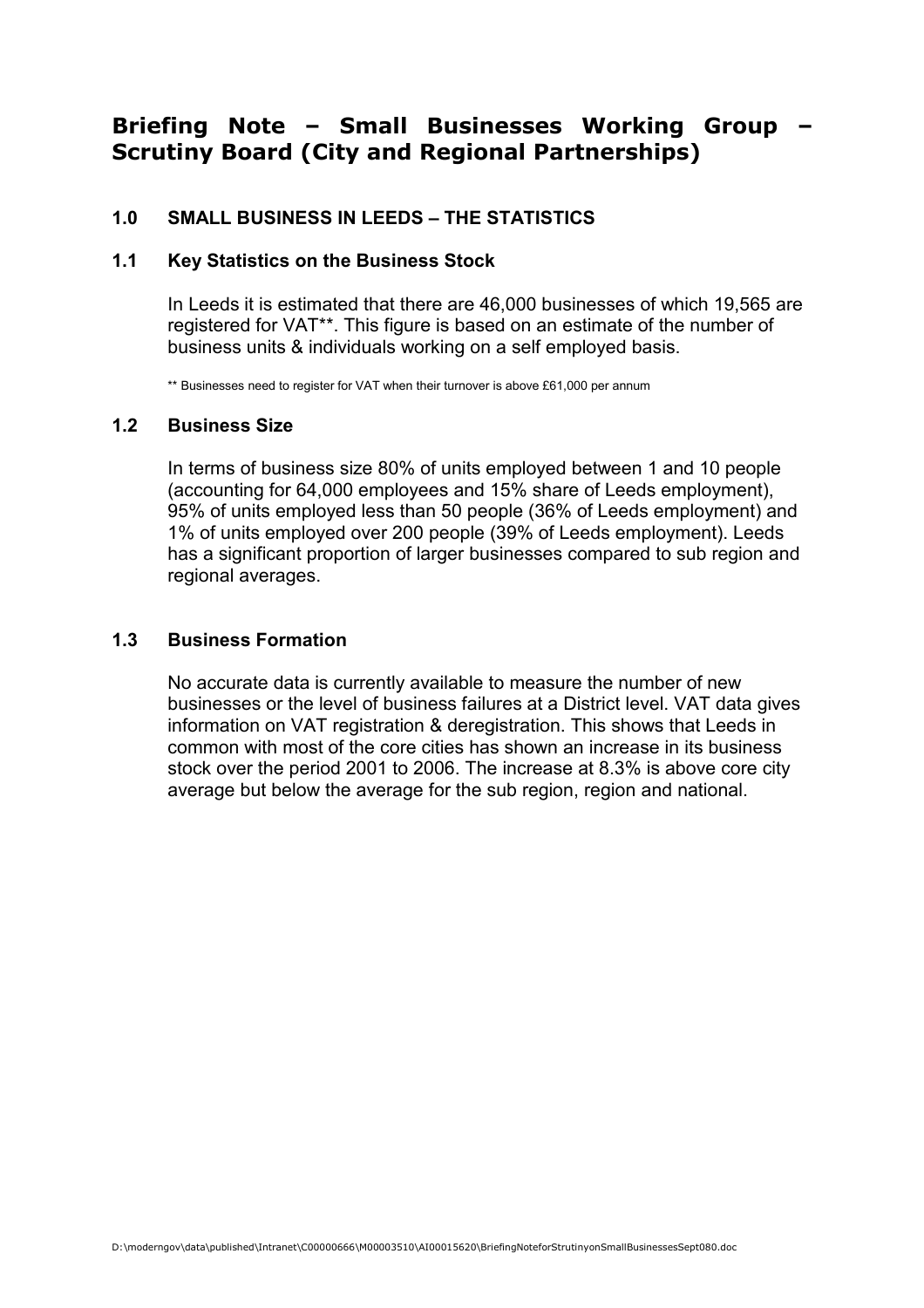| City                  | <b>VAT Stock (2006)</b> | % change 2001 to<br>2006 |
|-----------------------|-------------------------|--------------------------|
| London                | 309,225                 | 10.0                     |
| *Birmingham           | 23,490                  | 4.1                      |
| *Leeds                | 19,565                  | 8.3                      |
| Edinburgh             | 13,855                  | 10.6                     |
| *Bristol              | 12,385                  | 11.2                     |
| *Sheffield            | 12,015                  | 7.2                      |
| *Manchester           | 11,865                  | 2.8                      |
| <b>Bradford</b>       | 11,555                  | 9.2                      |
| <b>Kirklees</b>       | 11,190                  | 10.6                     |
| *Liverpool            | 8,665                   | 11.2                     |
| Cardiff               | 8,035                   | 7.9                      |
| Nottingham            | 6,420                   | 5.9                      |
| *Newcastle            | 5,650                   | 10.1                     |
| <b>West Yorkshire</b> | 56,035                  | 10.2                     |
| Yorkshire & Humber    | 139,970                 | 9.9                      |
| *Core City Average    | 100,055                 | 7.7                      |
| <b>Great Britain</b>  | 1,892,385               | 9.5                      |

\* Core Cities

(Source Small Business Service, BERR)

VAT registration rates in 2005 were 33 per 10,000 population which was higher than for the region but lower than the national rate.

Below district level little formal data exists on enterprise activity. Leeds along with other Local Enterprise Growth Initiative (LEGI) authorities will be measuring the growth in business stock at the local level (the targets in the Local Area Agreement derive from the LEGI programme).

In summary the enterprise picture for Leeds is mixed, the city has a dynamic economy which produces new business opportunities but also one which produces a variety of alternative employment options. This in common with many cities leads to lower self employment rates than say in rural areas like North Yorkshire. Evidence produced as part of the LEGI Bid suggests that self employment and enterprise rates are low compared to city & national averages in our most deprived communities. The LEGI programme is designed to both raise awareness of enterprise as a practical employment option for local residents and provide practical assistance to help new businesses to start up and grow within our most deprived communities.

# 2.0 SMALL BUSINESS SUPPORT – LEEDS CITY COUNCIL

2.1 The Council has delivered support to small businesses (defined as businesses with less than 50 employees) for many years as part of its economic development/ economic regeneration activities. These activities are discretionary provided under general powers to secure the economic well being of the district (Local Government Act 2000). As a discretionary service there are no national guidelines that define the scope or level of service provision. Most local authorities provide a service, but it's scope and the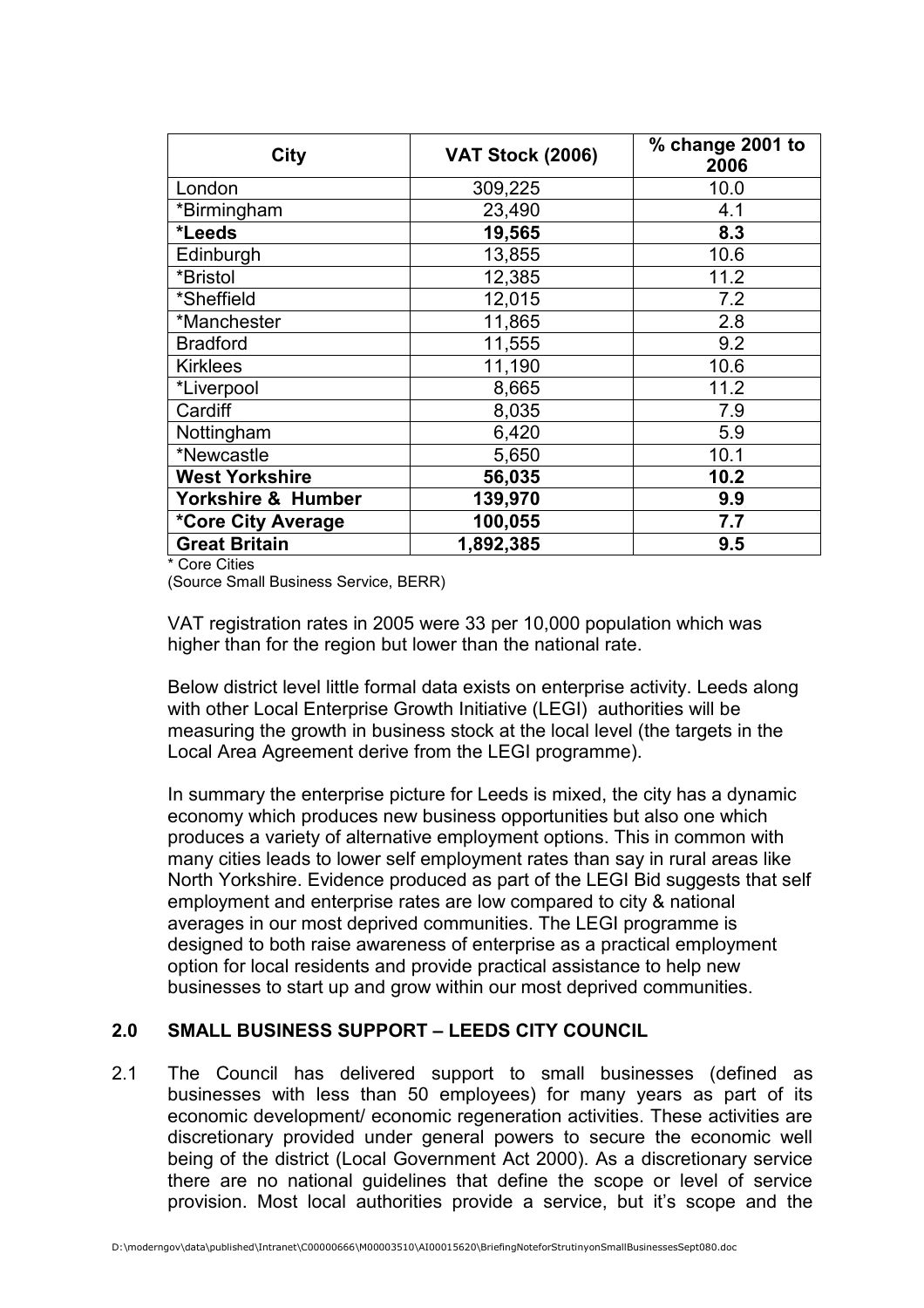resources applied to it, vary greatly. Given limited council resources, it has been important for the Council to work in partnership with a range of bodies to deliver support to new and existing businesses based in Leeds.

2.2 In Leeds the Council's role in supporting small businesses has evolved over the last thirteen years in response to changes in government policy and changes in government funding. Over this period the government has sought to consolidate business support activities at a local level (through the first phase of Business Links 1995 to 2001), sub regional level (through the merger of local business links and the creation of a Business Link for West Yorkshire 2001 to 2008) and regional level (the merger of four sub regional business links and the creation of Business Link Yorkshire in 2008). At the same time as the government has sought to rationalise the coordination of business support activities at different spatial levels it has proliferated the number of individual business support schemes provided nationally by creating a range of funding streams via different government departments and different government initiatives. The government recently identified 3,000 separate business support schemes and pledged to reduce this number to less than 100 by 2010 (the Business Support Simplification Programme).

 The main areas of support are outlined below. Whilst most LCC support is not targeted specifically at small businesses, as 2.1 above notes, most businesses in Leeds are in fact small businesses employing less than 50 people.

## 2.3 Support to Leeds Chamber of Commerce

Leeds Chamber represents 2,000 businesses in the Leeds District and provides a range of services to help companies to start up, survive and grow. Most Chamber members are small businesses. The Chamber is a key location centre for Business Link Yorkshire (BLY) and provides a number of support services in West and North Yorkshire under contract to BLY. The City Council is a member of the Chamber and is represented on the Chamber's board of directors. In addition to membership, the Council supports the Chamber through discrete projects, so for example the Council currently funds the chamber to provide an international trade advisory service to help companies with exporting and importing. In addition to this support the Council has located its business & enterprise service in the Chamber's premises and helped develop the Enterprise Leeds concept as a single gateway to business support in the Leeds district (see www.enterpriseleeds.co.uk for more information). This has been a practical way of sharing costs and encouraging joint working between a range of different bodies providing business support services in Leeds.

# 2.4 Support to Key Sectors

Over the last twenty years the Council has provided support to a variety of key sectors in the Leeds economy (for example Leeds Financial Services Initiative was originally established with a range of support from the Council). Over time the sectors supported have changed in response to changes in the city's economy. At present the Council is working with other partners in providing support services for companies based in the media, manufacturing, healthcare & construction sectors.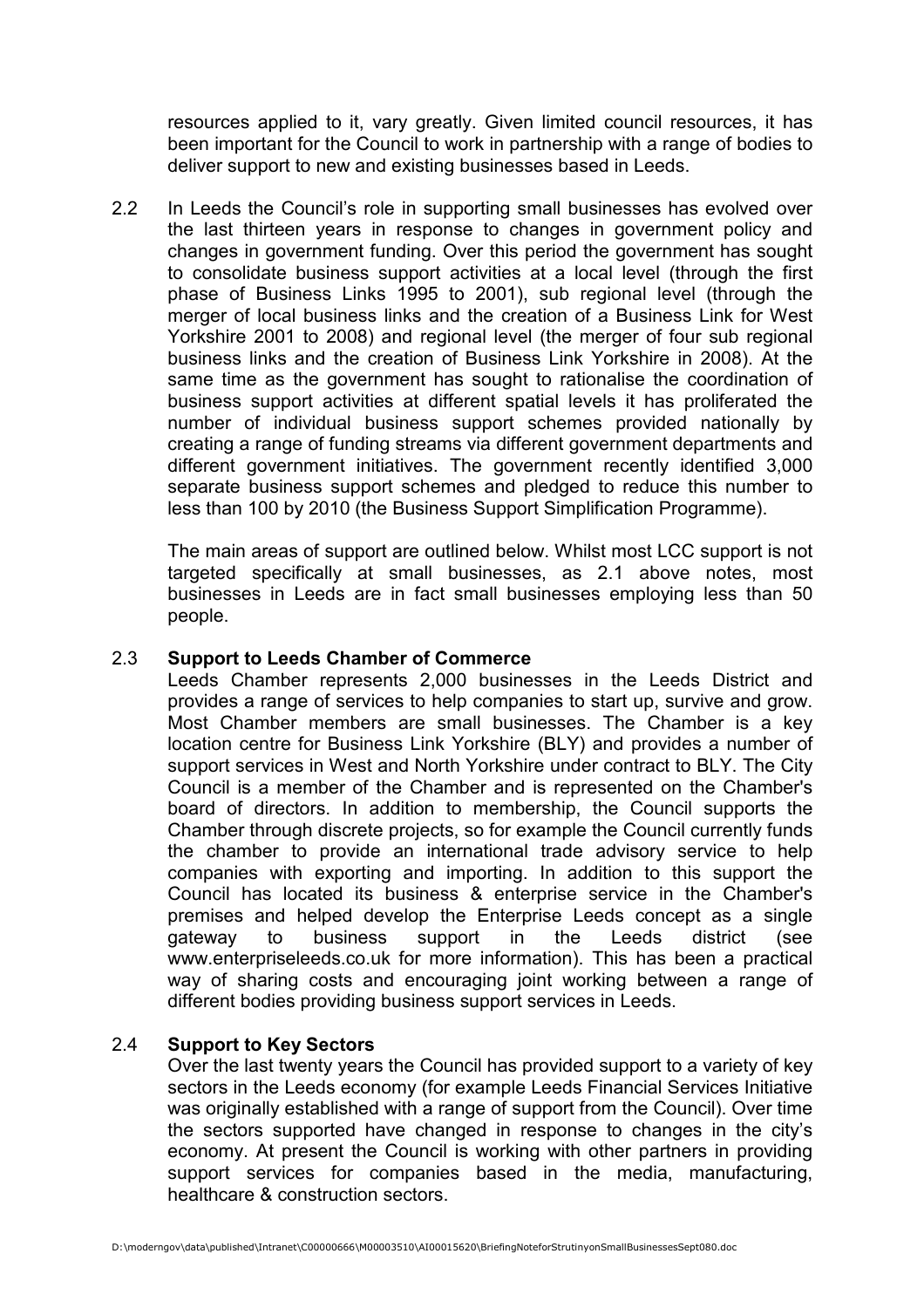# 2.5 Provision of Workspace

The Council owns a range of accommodation which currently provides workspace for small businesses. The Business Support Service works in partnership with colleagues in Asset Management to ensure that this accommodation meets the needs of small businesses. For example the service recently secured European funding to redevelop some vacant industrial units on Domestic St Industrial Estate to bring these back into use for local businesses. The service is currently responsible for managed workspace developments at Chapeltown Enterprise Centre and Leeds Media Centre (in partnership with Environment & Neighbourhoods).

# 2.6 Assistance to help local companies and new companies to invest in Leeds

The business & enterprise service assists companies to expand or to relocate to Leeds through the provision of information on land, property and labour availability. During 2007/08 3,008 enquires were received from companies wishing to expand/relocate; of these 60% were from existing Leeds based companies. Approximately 30% of enquiries received find suitable premises in Leeds.

In 2005/06 (the latest figures available) 206 companies found suitable premises after receiving LCC assistance & 401 jobs were created as a result of expansion/relocation.

#### 2.7 Local Enterprise Growth Initiative (LEGI)

 The business & enterprise service is responsible for the delivery of the Leeds LEGI programme. Leeds LEGI is a £20.6m programme over the period 2007 to 011 which aims to increase entrepreneurship and tackle "worklessness" issues in our most deprived neighbourhoods.

# 2.8 Other Support

In addition to the above services the Council through it's many functions provides indirect support to local businesses. For example through the Jobs and Skills service helping businesses to employ local labour, through the library service providing business information to help job seekers and local residents considering self employment and through the tourism service helping businesses to promote their services to potential visitors.

#### 3.0 KEY PARTNERS

#### 3.1 Business Support

Enterprise Leeds has been established to provide a single gateway to business support services in Leeds. It brings together a number of partners in one building to promote the economic well-being of the city and helping businesses to develop and prosper. See www.enterpriseleeds.co.uk for more information.

#### Leeds Chamber of Commerce and Industry Ltd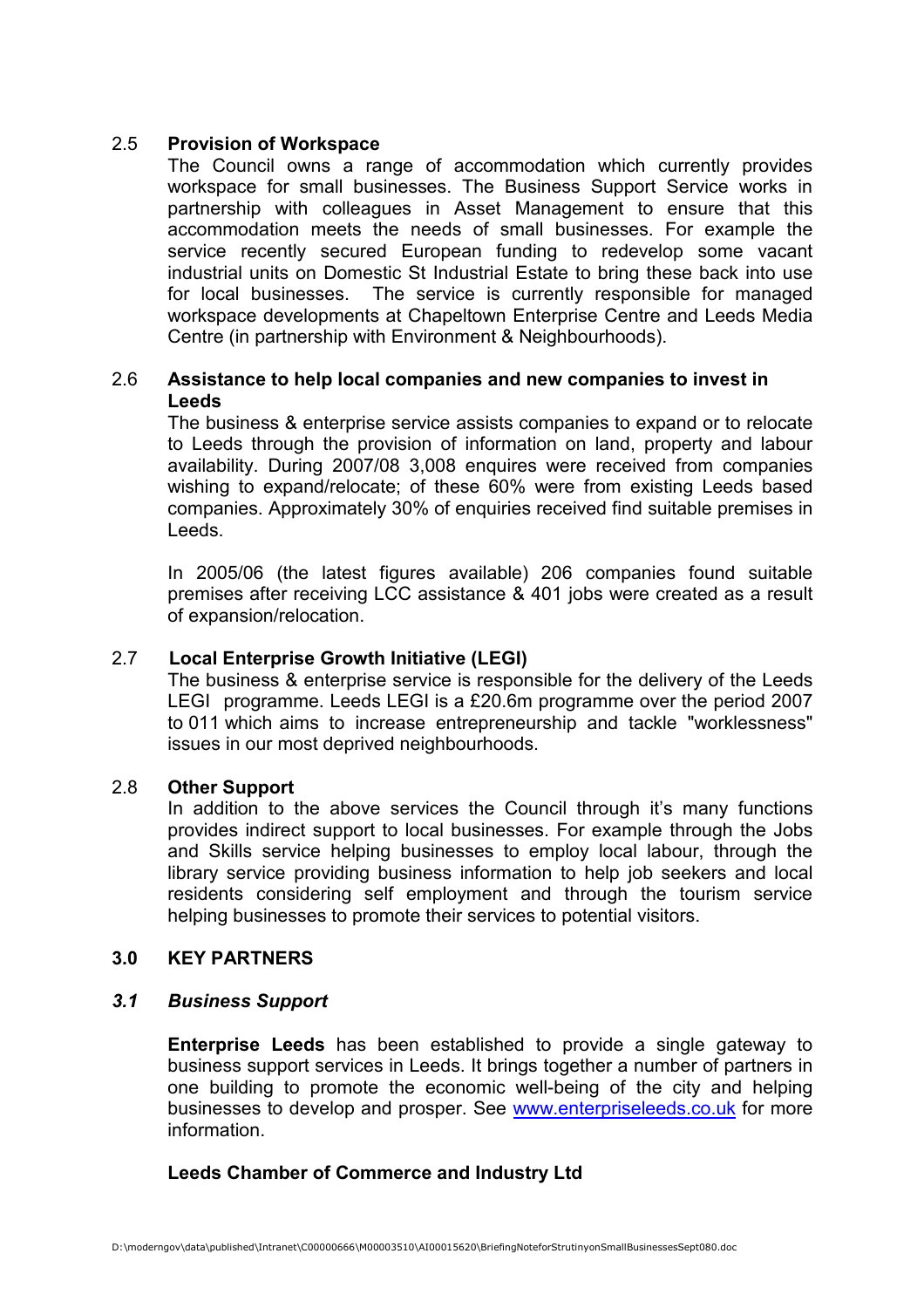Leeds Chamber works with a range of partners to position Leeds as a leading business location by supporting the city's business community and its entrepreneurs. It plays an active role in the key economic development activities in the city, ensuring the views and needs of business are represented. See www leedschamber.co.uk. for more information.

# Sharing the Success, the Leeds LEGI programme

Leeds LEGI is a programme administered by the Council and delivered by over twenty partners. For more information on Leeds LEGI please see www.sharingthesuccess.co.uk.

#### Business Link Yorkshire

Individuals thinking of starting a business, or existing companies that would like to grow their business, should contact Business Link. They assess business needs and provide access to business support across the whole of Yorkshire and the Humber.

There is a tremendous amount of support available for new and growing businesses. Business Link provides an objective and impartial service and provides access to a wide variety of information, guides and self-help material that can help any business, at any stage of their development, and on any topic.

Information can be accessed by phone or email through the Customer Information Centre, or through the website and online services; or in person at our local access points, situated in local communities.

Face-to-face support is available through an events programmes and adviser teams. Business Link events are delivered locally throughout the region, and offer a wide range of presentations, seminars and workshops, covering all aspects of starting and growing a successful business. Its adviser services provide tailored, one-to-one support to help businesses identify options for growth and development and access specialist help to address those business needs. See www.businesslinkyorkshire.co.uk

# Manufacturing Advisory Service – Yorkshire & Humber (MAS)

Funded by Yorkshire Forward, MAS provides access to practical manufacturing advice and support to help businesses improve their productivity and efficiency levels. Support offered includes:

- Free impartial manufacturing advice from experienced specialists
- Free on-site manufacturing reviews highlighting actions to improve operational performance
- Free on-site focussed research to address specific issues already identified
- Low cost factory visits to meet with other successful manufacturers and develop knowledge in best practice tools and techniques
- 50% subsidised manufacturing improvement projects providing longer term on-site, practical support from experienced manufacturing specialists

See www.mas-yh.co.uk